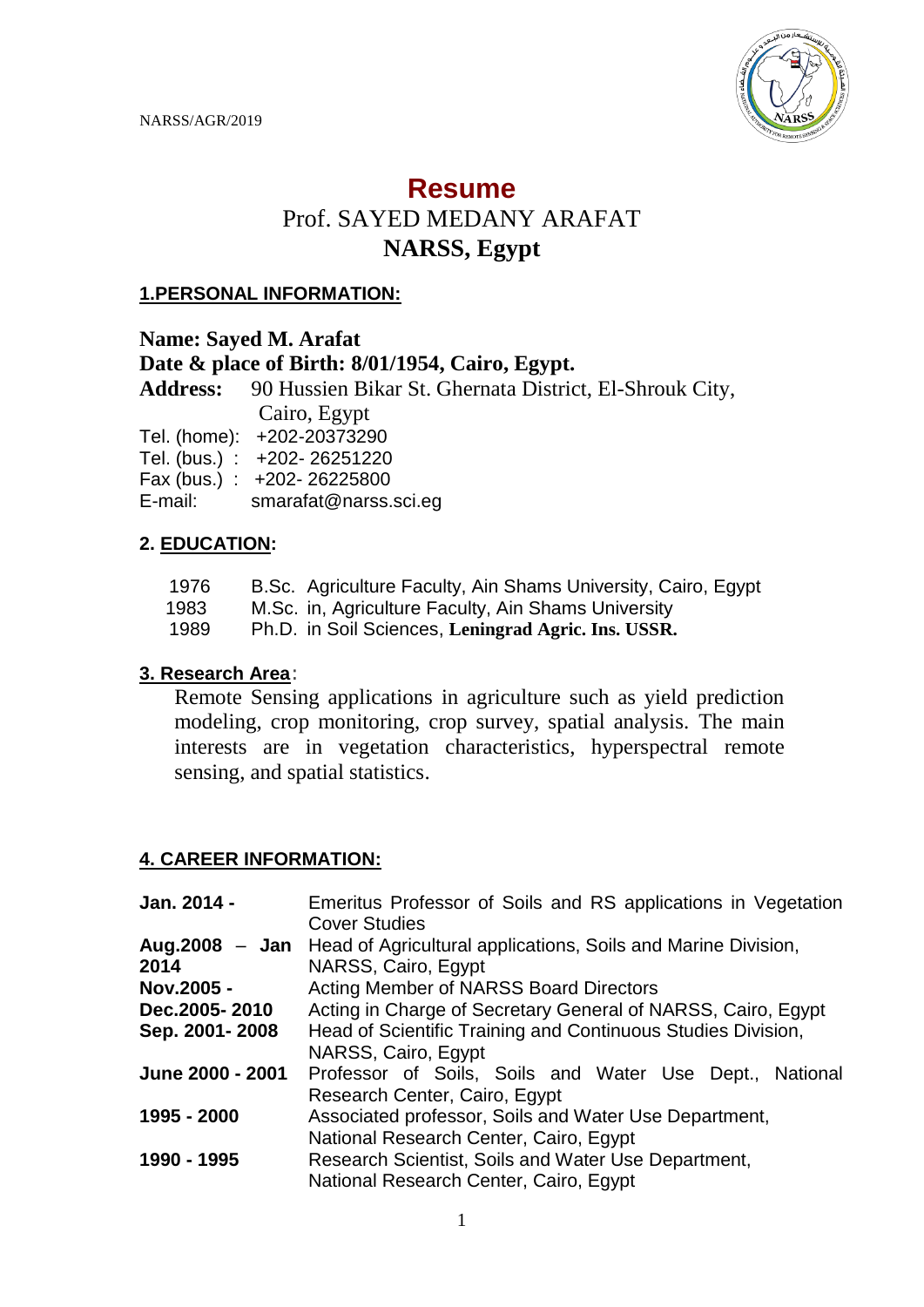

#### **4. CAREER ACTIVITIES AND ACHIEVEMENTS:**

#### **Scientific research and application demonstration projects:**

Principal and Co-Investigator of the following projects:

2018 -- Monitor and map infringements on state territory in Beheira Governorate using satellite imagery and GIS **(PI),sponsored by Behira Governorate** 2017-2018 Classification of Some Strategic Crops in Egypt Using Multi Remotely Sensing Sensors and Time Series Analysis **(PI)** 2016-2017 Retrieval of vegetation physiological parameters using remote sensing data **(PI)** 2015-2016 Assessment and survey land resources and land cover for the potentiality of agriculture expansion of Egypt using remote sensing and GIS technologies **(PI)** 2014-2015 Crop monitoring in Egypt, Sponsored by Agriculture Ministry **(PI)** 2013- 2015 Capacity building of imaging radar for earth resources applications in Egypt ("SOAR-AF project" No 5128, sponsored by Canadian Space Agency) **(PI)** 2011-2013 Sinai Information System for Land Management and Environment Monitoring.**WP5:Agricultural Development (PI)** 2010-2011 Building Spectral Library for Common Crops and Soil Types in Egypt **(PI)** 2009- 2011 Geo-information Technology Network for the promotion of convergent strategies of agricultural and environmental management in the South East Mediterranean ((Joint Project in cooperation with Mediterranean Agronomic Institute of Chania, Greece) **(PI)** 2009-2011 Rice crop monitoring and assessment in Egyptian Nile Delta using remotely sensed data and GIS **(PI)** 2010 Delineating rice belt cultivation in the Nile pro-delta of Vertisols using remote sensing data of Egypt Sat-1**(PI)** 2009-2010 Modeling yield predication for the main cereal crops in Egypt using multi source of remotely sensing data **(PI)** 2008-2009 Land Use/ Land Cover in Egypt and Syria using Remotely Sensed Data and Geographic Information System (Joint Research Project in cooperation with General Authority of Remote Sensing , Syria) **(PI)** 2007-2009 Study on Validation of Crop Leave Area Index Inversion Using Multi-Source Remote Sensing Data (Joint Research Project in cooperation with Institute of Remote Sensing Application, Chinese Academy of Sciences) **(PI)** 2006-2007 Assessment and Monitoring of Change in Land Use and Land Cover of Toshka Area, South West Egypt **(PI)**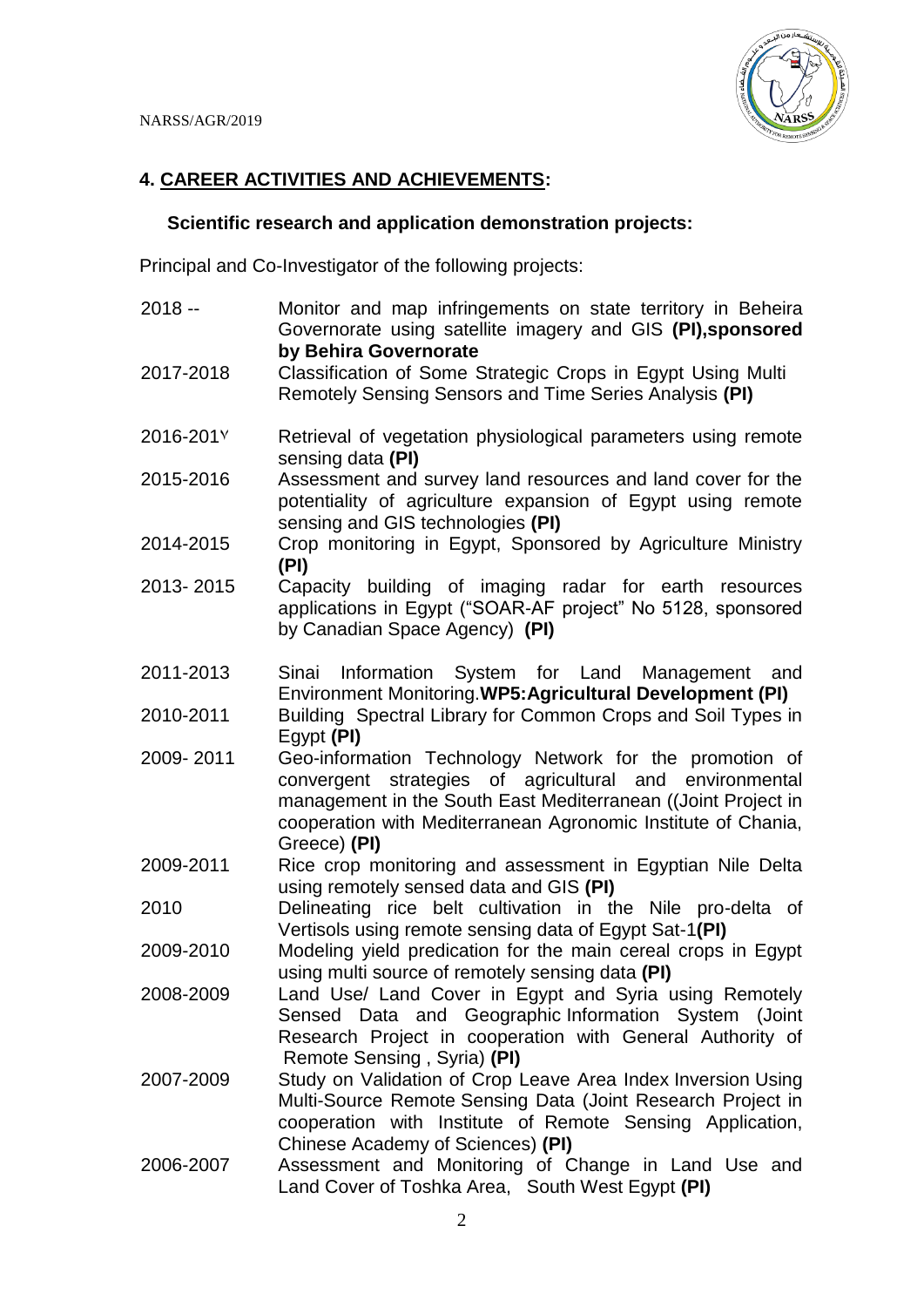

- 2004-2005 Geo-environmental of the coastal zones of the gulf of Suez and gulf of Aqaba, Egypt, (Environmental and Planning) **(PI)**
- 2003-2006 Utilization of Remote Sensing and GIS in Establishing Environmental Data Network Case Study: (Sinai Peninsula), Egypt (Joint Research Project in cooperation with Czech Academy of Sciences, Czech) **(PI)**
- 2003-2004 Development of Scientific Materials of the Training Courses "Introduction to Remote Sensing "and "Principals of Satellite Images "of NARSS **(PI)**
- 2010 Change Detection of Land Use/Land Cover Categories from 1984 to 2007 in the Nile Delta and Valley Region Using Remote Sensing and GIS **(Co-Investigator).**
- 2003-2006 Monitoring and Modeling Coastal Lagoons: Making Management Tools for Aquatic Resources in North Africa (MELMARINA) EC PROJECT No. ICA3-2001-2000 **(Co-Investigator).**
- 2000-2003 Water Efficiency in natural vegetation and agricultural areas by remote sensing in the Mediterranean basin. EC, (Spain/France/ Denmark/ Morocco/Egypt), **(Co-Investigator).**
- 1999-2000 Integrated Development of Halaib- Shalatien region Using Remote Sensing and GIS technology. ASRT -NARSS, **(Co-Investigator).**
- 1999-2000 Soil mapping of Tushka Project. GARPAD /MPWR/NARSS **(Co-Investigator).**
- 1998 2001 Assessment and Evaluation of natural resources of W. El Natron – Burg El Arab – El Dabaa Area. **(Co-Investigator).**
- 1998 Evaluation of Land resources of Darb El Arbain, Kharga Oasis. **(Co-Investigator).**
- 1998 Landuse map of Siwa Oasis (1:25.000), NARSS Italian Cooperation Program, **(Co-Investigator).**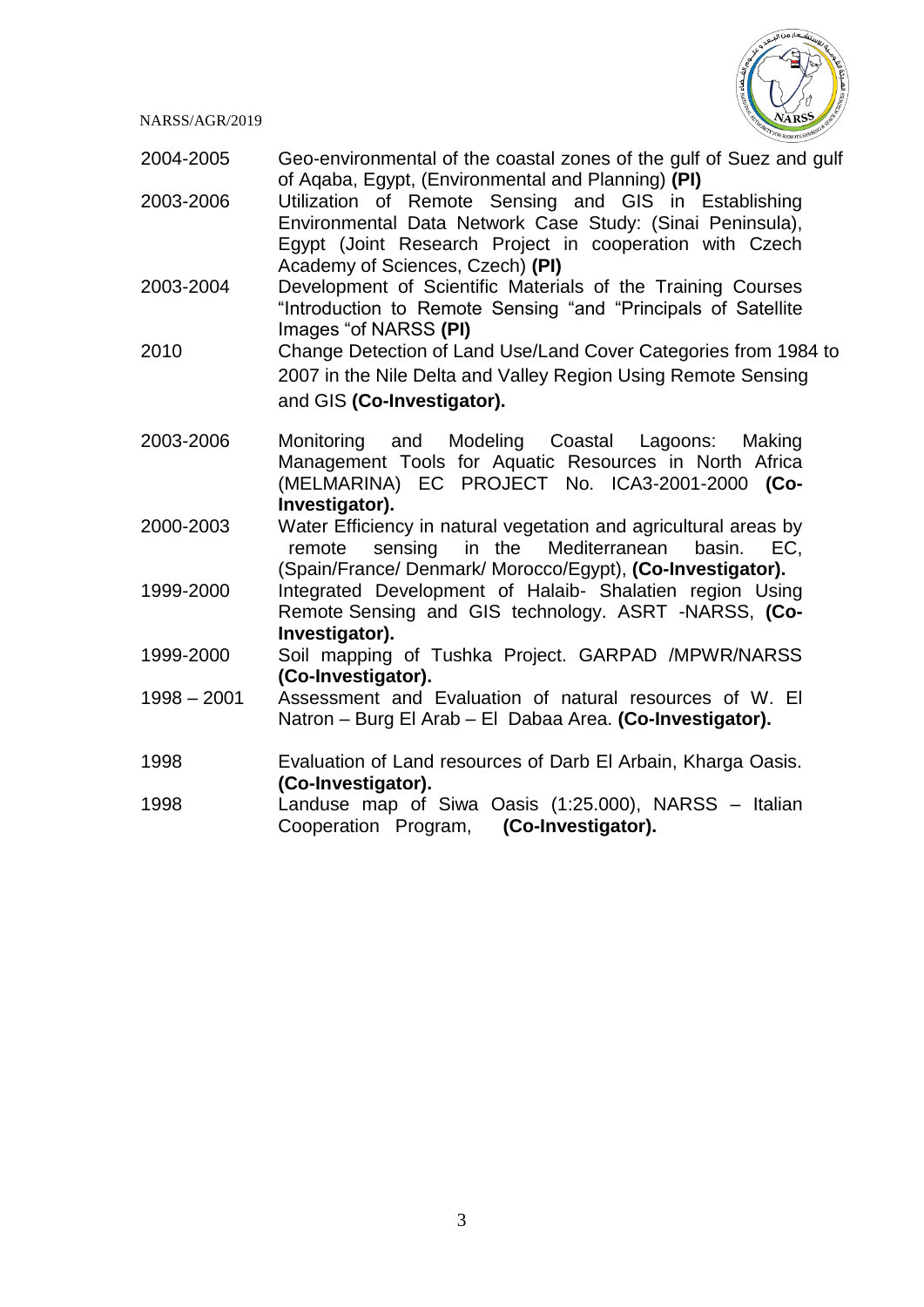

#### **5. PROFESSIONAL ACTIVITIES AND AFFILIATIONS:**

| Vice President of African Association of Remote Sensing and<br>Environment (for North Africa -2006-2010 & 2010-2014).                                                                                     |
|-----------------------------------------------------------------------------------------------------------------------------------------------------------------------------------------------------------|
| Member of the NARSS Board Directors (2005-2014).<br>$\bullet$                                                                                                                                             |
| Executive Editor of the Egyptian Journal of Remote Sensing and Space<br>$\bullet$<br>Sciences (2001-2009).                                                                                                |
| Member of High leading National Committee of Integrated Coastal<br>$\bullet$<br>Zone Management (2010-2012)                                                                                               |
| Secretary General of 6th International Conference on Earth<br>$\bullet$<br>Observation & Geoformation Sciences in Support of Africa's<br>Development, 30 October - 2 November, 2006 Cairo, Egypt          |
| Post-Doctoral Senior Scientist, University of Texas at Dallas, USA,<br>$\bullet$<br>February-August 2005                                                                                                  |
| Secretary General of 3rd International Symposium on Sustainable<br>$\bullet$<br>Agro-Environmental Systems: New Technologies and Applications, 26-<br>29 October 2002, Cairo, Egypt                       |
| Regular reviewer of manuscripts submitted to several scientific journals<br>$\bullet$<br>including (Remote Sensing of the Environment, International Journal of<br>Remote Sensing, among other journals). |
| Member of the Editorial Advisory Board of Lagos Journal of Geo-<br>$\bullet$<br><b>Information Sciences (LJGIS)</b>                                                                                       |
| External examiner of M.Sc. and Ph.D. students<br>$\bullet$                                                                                                                                                |
| Organizer of several workshops, coordinator and session chair in<br>$\bullet$<br>several conferences and symposia                                                                                         |

# **6. PUBLICATIONS:**

Author and co-author of 63 peer-reviewed papers on soils and remote sensing applications in agriculture.

Author and co-author of several papers in conference proceedings

1-Awad, F., S. Fuda and **S.M. Araft** (1984). Availability of iron and manganese in some Egyptian soils**.** Agrokemia Estalajtan .33 (3-4): 443-458**.**

2-Awad, F., S.Fuda and **S.M. Araft** (1985). Zinc and copper in some soils of Egypt as related to other properties. Z.Pflanzenernachr. Bodenk.148, 225- 232.

3-Aranbaef and S. M. Arafat (1989). Content and forms of zinc combination in oasis soils and its biological circulation in the system soil-cotton.Scientific Conference, Leningrad Agric. Ins. 24-27 April, 1989.

4-Salem, N., A.S. El-Neklawy, S.A. Hammad and **S.M. Arafat** (1991).The effect of different combinations of bitumenous emulsion or polyacrylamide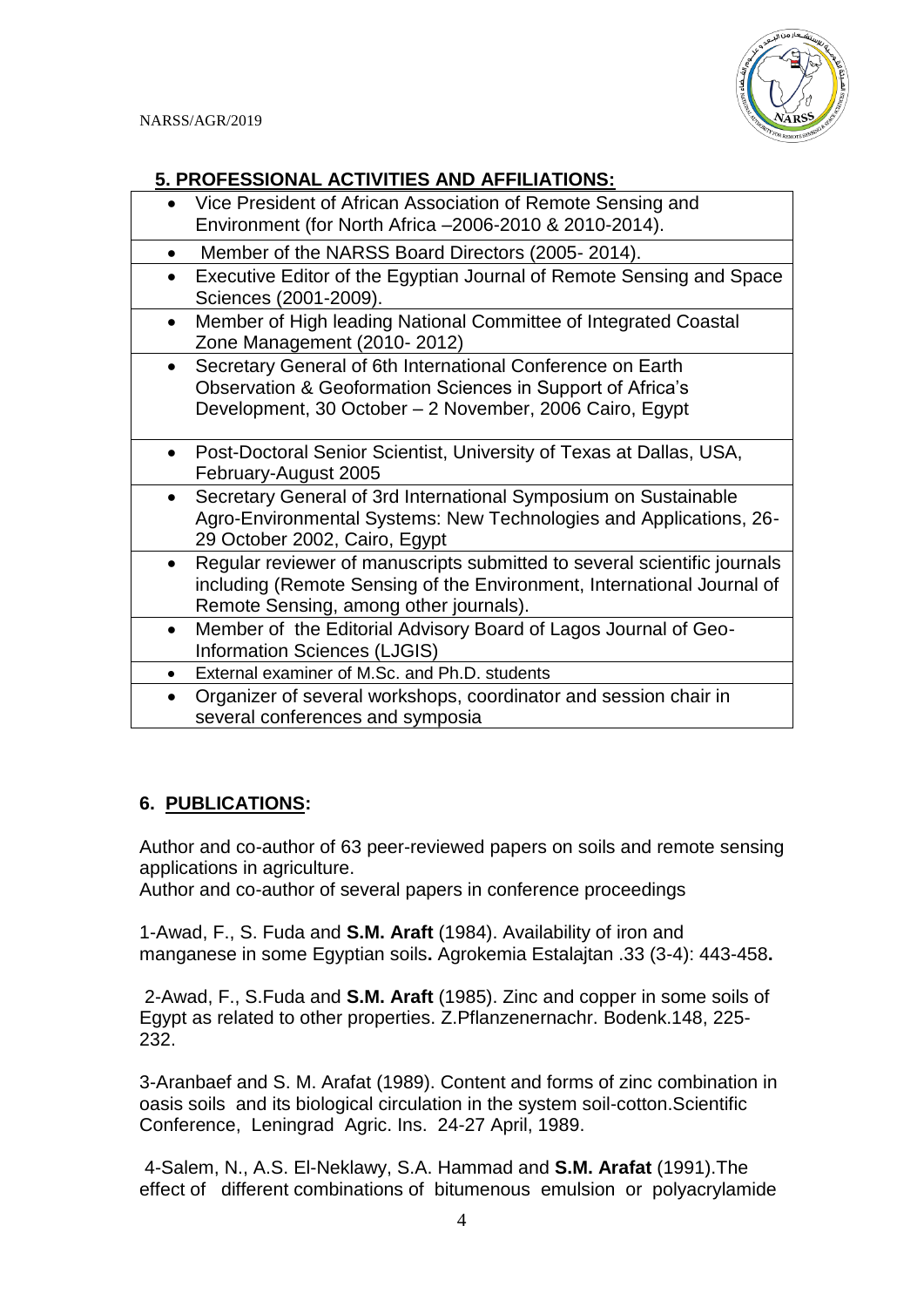

and bentonite on growth and nutrients uptake by corn plant. J. Agric. Sci. Mansoura Univ., 16(11): 2734-2742.

5- **Arafat, S.M**.,M. Abou Seeda, M.A. Sherif and M.A. Rasheed (1992). Beneficial effect of filter mud on agrochemical characteristics of sandy soil. Zagazig J. Agric. Res. 19(4): 1907-1915.

6- Abou Seeda, M. , S. soliman , **S.M. Arafat**, and a. Khater (1992). Nitrogen transformation and its uptake by rice plant in waterlogged soil. Zagazig J. Agric. Res. 19(4): 1907-1915.

7- Abou Seeda,M, S. soliman, **S.M. Arafat** and S.A. Hammad (1992). Land disposal and its effect on chemical characteristics of soil. Zagazig .J. Agric. Res.,19(5): 2379- 2391.

 8- Abou Seeda,M., S.M. **ARAFAT,** S.Soliman and S.A. Hammad (1992). The fate of applied Cd-109 to Lake Sediment as affected by pH and Eh. Egypt.J. Appl., Sci.,7(10): 424-437.

9- Abou seeda,M., S.Soliman,. S.Hammad and **S.M.Arafat** (1992). Behavior of NO3-N in sediment under flooded circumstances using N-15.Egypt,J. Appl. Sci., 7(10): 493-505.

10- **Arafat, S.M**.; M. Abou Seeda; A.L. saleh and F. I. Header (1993). Effect of sewage sludge treated with Cd, Ni and Pb on the dry matter. African, J. Agric. Sci. 20(1): 19-26.

11- Sherif, M. A., **S. M. Arafat** and T. M. Mosalem(1993). Using double pot technique for evaluating soil nutrient deficiency. III-Zinc. African, J. Agric.Sci. 20(1): 55-69.

12- El-Quesni, F. E., **S.M. Arafat** and S. A. Saad El-Din (1993). Effect of weed control treatments on yield, nutrient content of cowpea and associated weeds at Nobarya. J. Agric. Sci. Mansoura Univ. 18(8(: 2309-2314.

13- **Arafat, S.M.** (1994). Evaluation of sugarcane filter mud on improving soil characteristics and watermelon Yield. Egypt, J. Appl. Sci. 9(9): 287-295.

14- **Arafat, S. M.**, M. A. Sherif, M. H. Enany and R. N. Saad (1995). Effect of Rhizobium and Vesicular-Arbuscular Mycrohizal (VAM) on growth, Phosphorus and nitrogen uptake by vicia faba (L.) in hydroponic culture. Egypt, J. Soil Sci.35 (1): 117-128.

15-Abdel, M.M. and **S.M. Arafat** (1995). Effect of solarization on broad bean seedling damping-off plus chemical and microbiological characteristics of soil. Fayoum J. Agric. Res. & Dev. 9(1): 29-40.

16- Abdel-Fattah, A.; M.R. Abdel-Moez and **S.M. Arafat** (1996).Pattern of growth and nutrients uptake by broad bean plant as affected by application of different organic wastes. J.Agric. Sci. Mansoura Univ., 21(11):4195- 4212.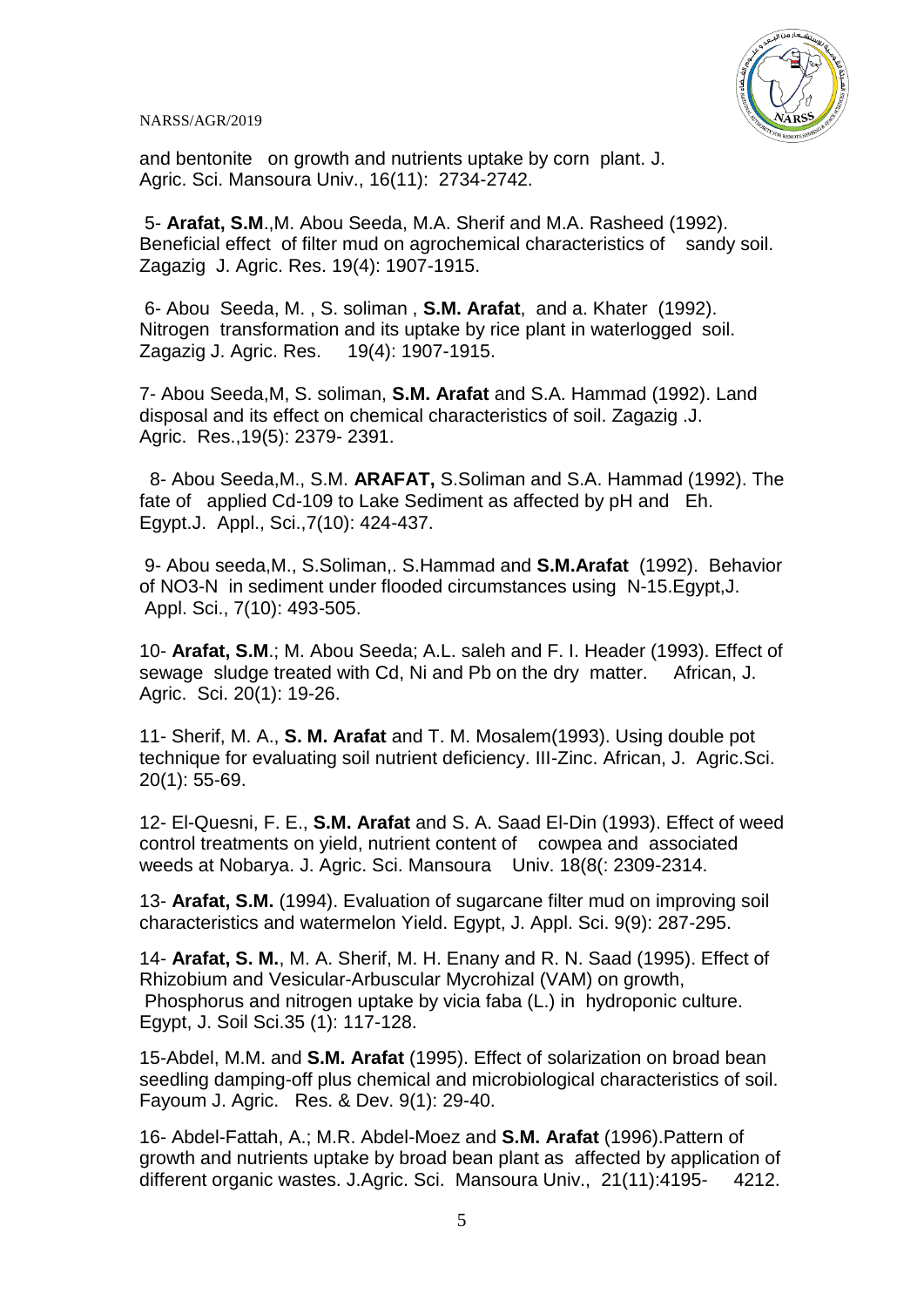

17- **Arafat, S.M**.; H. El-Aila and A.Abd Elgalil. (1997).Utilization of sugarcane filter mud to minimize nitrogen fertilizers for sorghum growth. J. Agric. Sci. Mansoura Univ., 22(4): 1267- 1276.

18- Khater, A.; M. Abou Seeda and **S.M. Arafat** (1997). Use of sewage sludge for sustainable agriculture and pollution preservation. II- Beneficial. Effects of composted material. J. Agric.Sci. Mansoura Univ., 22(5): 1801- 1811.

19- Abou Seeda, M.; **S. M. Arafat** and A. Khater (1997).Effect of redox potential (Eh) and soil acidity (pH) on rice growth and nutrients uptake. J. Agric. Sci. Mansoura Univ., 22(7): 2507- 2518.

20- Abou Seeda, M.; **S.M. Arafat** and H. El-Aila (1997). New approaches to maximize N-use efficiency in paddy soil. J. Agtic. Sci. Mansoura Univ., 22(10): 3479-3489.

21- El-Aila, H.I.; M. Abou Seeda and **S.M. Arafat** (1997). Evaluation of some controlled release N-fertilizers and bio inhibitors in wetland rice ecosystem. Zagazig J. Agric. Res., 24(5): 891-904.

22- **Arafat, S.M.** (1998). Evaluation of fertilizing efficiency of bagasse ash and its effect on faba bean growth J. Agric Sci. Mansoura Univ., 23(2): 919-926.

23- El-Aila, H.I.; M. Abou Seeda and **S.M. Arafat** (1998). Studies on slow release fertilizers: VI-Combined effects of available water content and slow. Release fertilizers on wheat production. J. Agric. Sci. Mansoura Univ., 23(3): 1329-1336.

24- Hammad, S.A.; **S.M. Arafat** and N. Atia (1998). N-efficiency as affected by algalization and N-Sources in rice soils. J. Agric. Sci. Mansoura. Univ., 23(7): 3549-3557.

25- **Arafat, S.M.** (1998). Uptake and distribution of cadmium in cucumber plant as affected by nitrogen form. Egypt, J. Soil Sci. 38(1-4): 441-452.

26- **Arafat, S.M.**, A. Abd El-Galil and M. Abou Seeda (1999). Improvement of nitrogen fertilizer efficiency with nitrification inhibitors in lowland rice. Pakistan journal of biological sciences, 2(4): 1184-1187.

27- Ashour, N., **S.M. Arafat**., A. Abd El-Haleem., M. Serag., S. Mandour and B. Mekki (1999). Growing halophytes in Egypt for forage production and desertification control. Bull.N R C, Egypt, 24(3): 349-360.

28- Abdel Rahman, S.I., **S.M. Arafat,** M.A. Yehia, and M. A. Abou Sedera (1999) Assessment and evaluation of land resources of Darb El Arbien, southwestern desert of Egypt, Int. Conf. In Develop. Of arid lands, Cairo, 23-25 Aug. 1999.

29- **Arafat, S.M**. and O.A. El-Hady. (2000).Potential use of natural (manures) and synthetic (hydrogels) conditioners for improving water and fertilizers use efficiency by cotton grown in a sandy calcareous soil. Egyptian Soil Science Society ,Golden Congress on soil and sustainable agriculture in the new century, Cairo, Oct, 23-25,2000.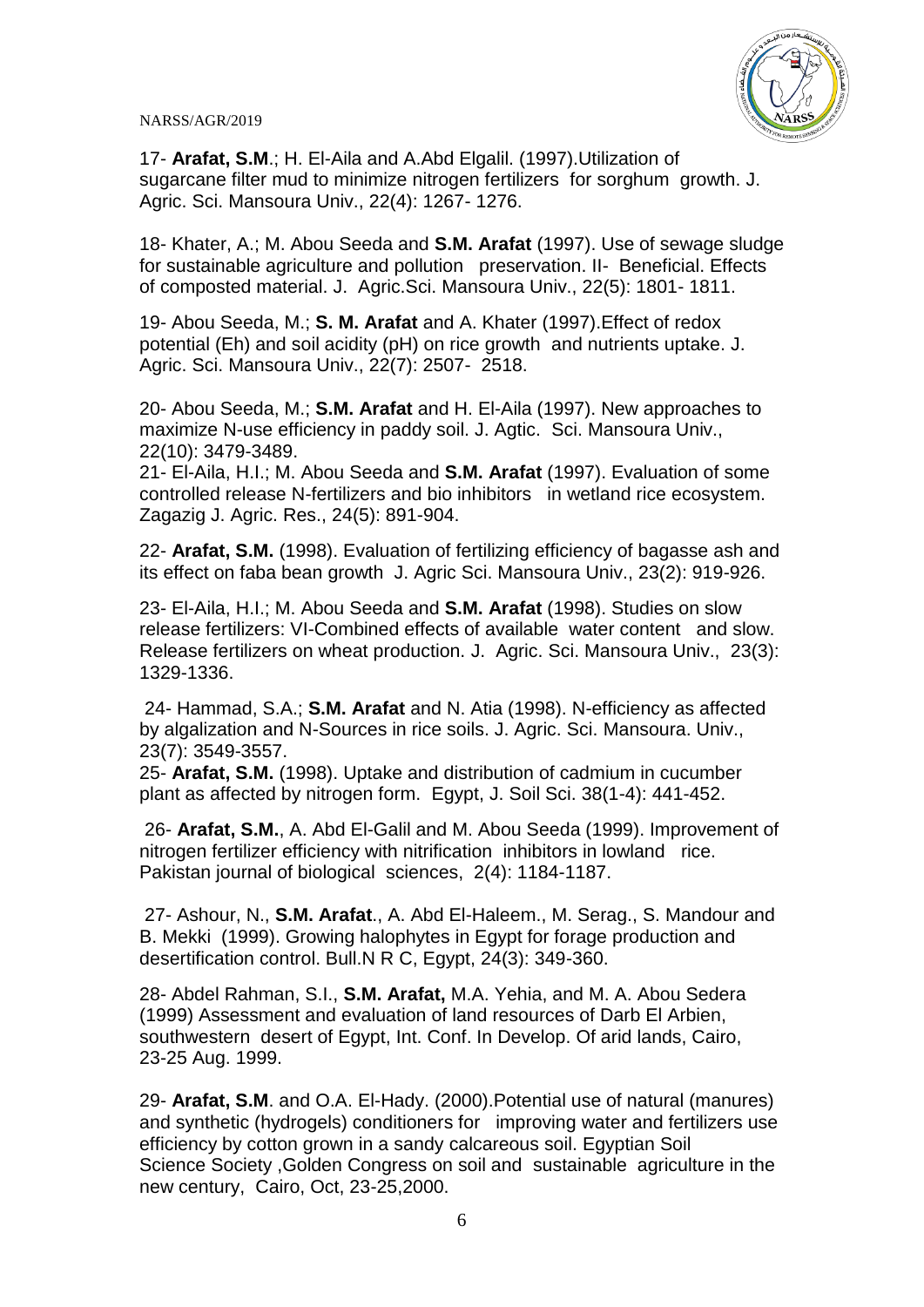

30- **Arafat, S.M.** (2000). Possibilities of Using Bagasse Ash as a Waste of the Cane Sugar Industry for Sustainable Agriculture and Pollution Preservation. 5<sup>th</sup> Int. Sym. On Environmental Geotechnology and Global Sustainable Development,17-23 August, 2000, Belo Horizonte, Minas Gerais, Brazil.

**31- Arafat, S.M. (2001).** Use and Environmental Impacts of Sludge: Land application of treated sludge and its effect on soil properties and chemical composition of olive fruits. 6th Int. Conf. On the Biogeochemistry of Trace Elements, July 29- August 2, 2001, Univ. of Guelph, Guelph, Ontario, Canada, PP. 432.

32- **Arafat, S..M** and Yassen, A.E. (2002). Agronomic evaluation of fertilizing efficiency of vinasse. 17<sup>th</sup> World Congress of Soil Science, 14-21 August 2002, Bangkok, Thailand Vol. II, Sym. 13-21, PP. 474.

33- Yassen, A., **Arafat, S**. and Zaghloul, S. (2002). Feather Meal as Potential Sources of Nitrogen as Organic Fertilizer. J. Agric. Sci. Mansoura. Univ., 27(9): 6476-6476.

34- Yassen, A.; **Arafat, S.** and Zaghloul, S.( 2002). Mixmizing Use of Rinasse and Filter Mud as by Products of Suger Cane on Wheat Production. . J. Agric. Sci. Mansoura. Univ., 27(11): 7865-7873.

35- **Arafat, S.M.** (2003). The utilization of geo-information technology for agricultural development and management in Egypt. 7th International Specialized Conference on Diffuse Pollution and Basin Management 17-22 August 2003. Dublin, Ireland

36-Tayel, M.Y., **Arafat,** S.M. and Abd El-Hady, M. (2004). Increasing the role of the rainfall in agriculturei- Cereals crops (Wheat), (In press)

37**-** El- Nahry A.H. and **Arafat, S.M.** (2004). Terrain analyses and soil characteristics as a base for land capability assessment of arable lands, Sinai, Egypt, Egypt J. Remote Sensing & Space Sci., V. (7): 37-52.

38- Hassan, O. A.**;** Ahmed, M. H. and **Arafat, S.M.** (2005). Environmental Land-Cover/Land-Use Change Detection in the Coastal Zone of the Gulf of Aqaba, Egypt, Using Multi-Temporal Landsat Imagery. Egypt, Egypt J. Remote Sensing & Space Sci., V. (8): 21-38.

39- Friesen, Erik, Miller, Nathan, Stern, Robert, **Arafat, Sayed**, and Abdelsalam, Mohamed G. (2005) [Remote Sensing and GIS as a Cyber](http://gsa.confex.com/gsa/2005AM/finalprogram/abstract_97706.htm) reconnaissance [tool in Northern Ethiopia and Southern Eritrea.](http://gsa.confex.com/gsa/2005AM/finalprogram/abstract_97706.htm) Geological Society of America Annual Meeting, October 16–19, 2005, Salt Lake City, Utah, USA, Session No. 44, T41. Geologic Remote Sensing

40**- Arafat, S.M.;** Hassan, O. A. and Ahmed, M. H. (2006) land-use /landcover change mapping for Gulf of Suez coastal by integrating remote sensing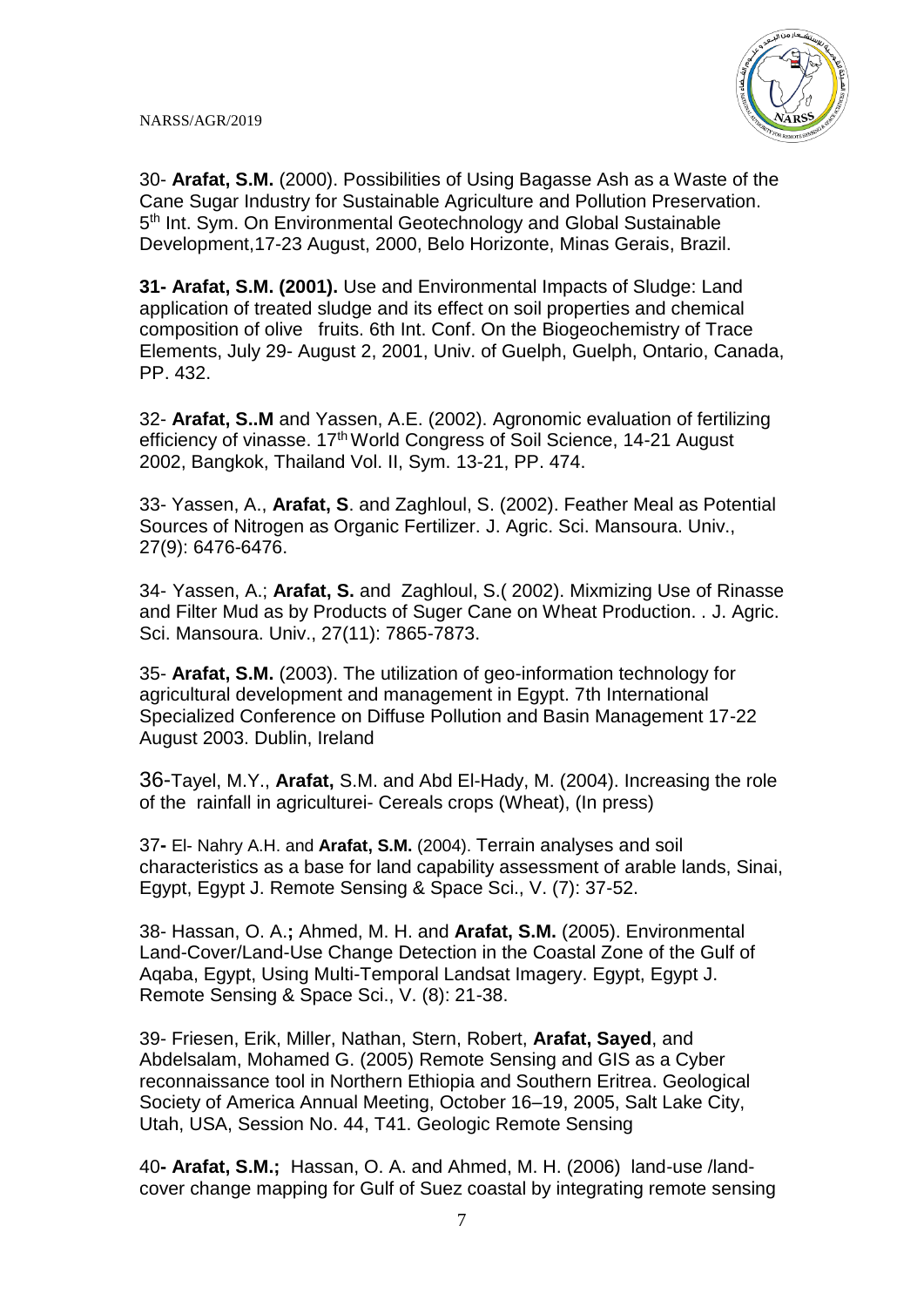

and geographical information techniques. , Egypt, Egypt J. Remote Sensing & Space Sci., (In Press).

41- [Abdelsalam, Mohamed G.,](mailto:abdelsam@umr.edu) Youssef, Ahmed M., **Arafat**, Sayed M. and Alafarhan, Mohammed (2007). The rise and demise of the new lakes of Sahara. Geological Society of America (GSA) Denver Annual Meeting, 28–31 October, 2007, Colorado Convention Center • Denver, Colorado, USA.

42- El Bastawesy, M., Khalaf, Fikry and **Arafat, S. M.**. (2008) The use of remote sensing and GIS for the estimation of water loss from TushkaLakes, south Western Desert, Egypt African Earth Sciences (2008), doi:10.1016/j.jafrearsci.2008.03.006

43- Afify, A.A.; S.M. **Arafat**; N.M. Afify and I.F. Ahmed 2008. Retreating rate estimation of the fertile alluvium in Nile Delta under the urban encroachment, using remote sensing data and GIS techniques. J. of Appl. Sci., 23 (1): 235- 250

44- Afify A. Afify, Sayed S. **Arafat**, Aboel Ghar M. and Magdy H. Khader (2010) Physiographic soil map delineation for the Nile alluvium and desert outskirts in middle Egypt using remote sensing data of EgyptSat-1. The Egyptian Journal of Remote Sensing and Space Sciences (2010) 13, 129– 135

45- Sayed M. **Arafat**, A.Afify, M.Aboelghar and A.Belal, Rice crop monitoring in Egyptian Nile Delta using Egyptsat-1 data, US-Egypt Workshop on Space Technology and Geo-information for Sustainable Development, Cairo, Egypt 14- 17 June, 2010

46- M. Aboelghar a, S. **Arafat** a, A. Saleh a, S. Naeem b, M. Shirbeny a. and A. Bela. (2010) Retrieving leaf area index from SPOT4 satellite data, Egypt. J. Remote Sensing & Space Sci.,Vol. 13.

47- Sayed, M. **Arafat.**, Afify A. Afify and Nagwan M. Afify (2010) Urban extension impact over Nile delta using remotely sensed data and GIS analysis. 17thInternational Symposium on Space Technology Management and Application General Organization of Remote Sensing GORS, Damascus, Syria, 8-10/11/2010

48- Afify A. Afify, Sayed M. **Arafat**, Aboelghar, M, Nagwan M. Afify and Mona S.Yonis (2010). Delineating rice belt cultivation in the Nile pro-delta of Vertisols using remote sensing data of Egypt Sat-1, 17th International Symposium on Space Technology Management and Application General Organization of Remote Sensing GORS, Damascus, Syria, 8- 10/11/2010

49- **Arafat** S,M; Tahoun S.A; Abdel Bary E.A; and Elsayed M.A (2010) Assessment of Land Degradation Processes for Sustainable Environmental Management of Natural Resources in the coastal areas, Egypt, 8th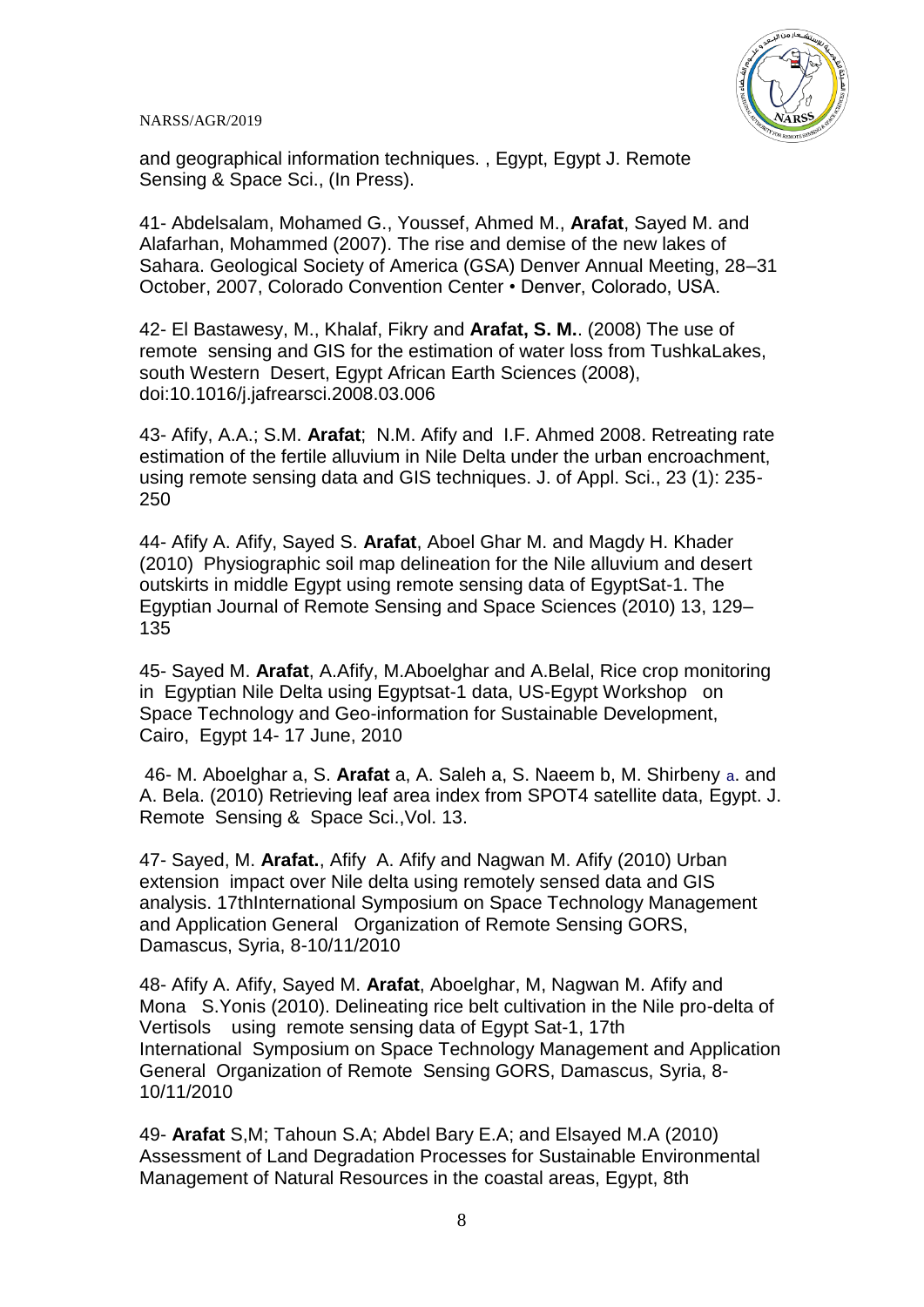

International Conference African Association of Remote Sensing of the Environment (AARSE) Addis Ababa, Ethiopia, October 25- 29, 2010

50- Afify A. Afify, Sayed M. **Arafat**, Mohamed A. Aboelghar and Ashraf A. Mohamed (2011) Monitoring the Informal urban expansion over the highly productive alluvium in Nile Delta Apex using EgyptSat-1 data, Journal of Biological Chemistry and Environmental Sciences- June 2011 pp. 31- 42

51- M.A. El-Shirbeny, M.A. Aboelgher, S.M. **Arafat** and A.M. El-Gindy (2011) Mutual influence between climate and vegetation cover through satellite data in Egypt, Proceedings of SPIE, Remote Sensing for Agriculture, Ecosystems, and Hydrology XIII, 19-21 September 2011, Prague, Czech, Vol. 8174

52- A. M. Saleh & A. B. Belal & S. M. **Arafat** (2011) Identification and mapping of some soil types using field spectrometry and spectral mixture analyses: a case study of North Sinai, Egypt, Arab J Geosci, DOI 10.1007/s12517-011-0501-6

53- E.Farg, S.**Arafat,** A.El Gendy and M.S. Abd-Elwahed (2012)] Estimation of Evapotranspiration and Crop Coefficient Kc of Wheat, in south Nile Delta Egypt Using integrated FAO-56 approach and remote sensing data, Egypt. J. Remote Sensing & Space Sci., Vol.15 (1), 83-89

54- Mohammed El-Shirbeny, Mohamed Aboelghar, Sayed **Arafat** and Abdel-Ghany El-Gindy (2012) Assessment of the Mutual Impact between Climate and Vegetation Cover Using NOAA-AVHRR and Landsat Data in Egypt. Arab J Geosci, DOI 10.1007/s12517-012-0791-3

55- Mohamed Aboelghar, Sayed **Arafat**, Abdel-Raouf Ali (2012) Spectral Wheat Yield Prediction Modeling Using SPOT Satellite Imagery and Leaf Area Index, Arab J Geosci, DOI 10.1007/s12517-012-0772-6.

56- M. Aboelghar, S. **Arafat,** M. Abo Yousef, M. El-Shirbeny, S. Naeem, A. Massoud, N. Saleh (2012) Using SPOT data and leaf area index for rice yield estimation in Egyptian Nile delta.The Egyptian Journal of Remote Sensing and Space Sciences (2011) 14, 81–89

57- Nagwan M. Afify, Abdel Aziz S. Sheta, Sayed M. **Arafat,** Mohamed S. Abd-Elwahed and El-Beltagy, A.S. (2012) Study on the impact of urban encroachment over the cultivated Nile sediments using remote sensing and GIS techniques. J. Biol. Chem. Environ Sci., 7 (4), pp. 783-800

58-M.S. Yones , S. Arafat , A.F. Abou Hadid, H.A. Abd Elrahman, H.F. Dahi (2012) Determination of the best timing for control application against cotton leaf worm using remote sensing and geographical information techniques. The Egyptian Journal of Remote Sensing and Space Sciences (2012) 15, 151–160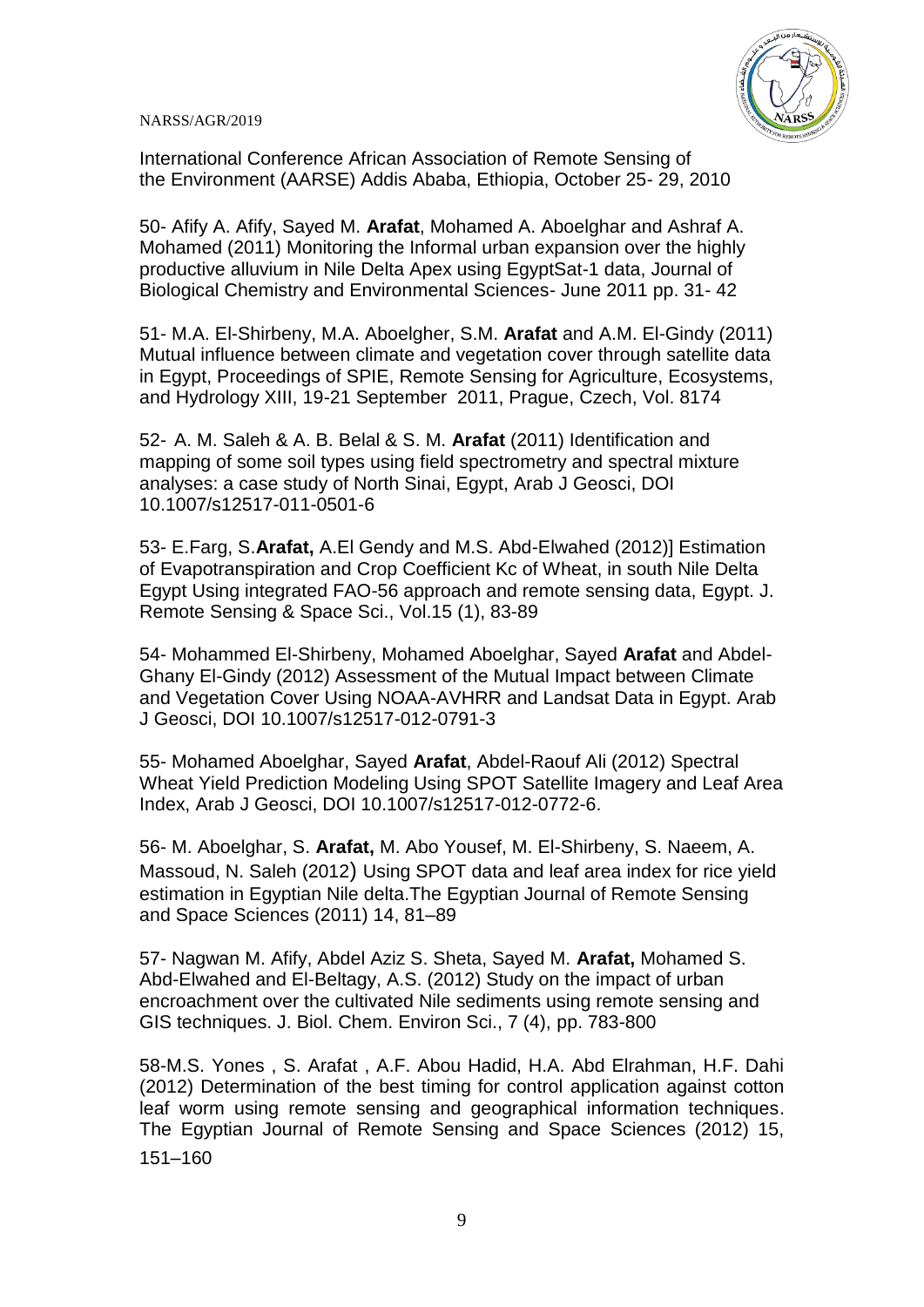

59- **Arafat** S.M., Farg E, Shokr M., El-Kazaz G.(2013) Internet-based Spectral Database for Different Land Covers in Egypt. Advances in Remote Sensing,

doi:10.4236/ars.2013.\*\*\*\*\* Published Online

60- **Arafat** S. M., Mohamed A. Aboelghar, Eslam F. Ahmed (2013) Crop Discrimination Using Field Hyper Spectral Remotely Sensed Data. Advances in Remote Sensing, doi:10.4236/ars.2013.\*\*\*\*\* Published Online

61-Mohamed Aboelghar, Sayed **Arafat** and Eslam Farag (2013) Hyper Spectral Measurements as a Method for Potato Crop Characterization. International Journal of Advanced Remote Sensing and GIS 2013, Volume 2, Issue 1, pp. 122-129, Article ID ISSN 2320 - 0243

62-Magaly Koch, Ahmed Gaber , Mohamed H., Gereish , El-Sayed Zaghloul , Sayed M. **Arafat** ,and Mostafa AbuBakr (2013) Multisensor characterization of subsurface structures in a desert plain area in Egypt with implications for groundwater exploration. Remote Sensing for Agriculture, Ecosystems, and Hydrology XV, edited by Christopher M. U. Neale, Antonino Maltese, Proc. of SPIE Vol. 8887, 888712 · © 2013 SPIE · CCC code: 0277-786X/13/\$18 · doi: 10.1117/12.2029086

63- **Arafat** S. M., Mohamed A. Aboelghar, Nasser H. Saleh, Mohamed M. Elsharkawy (2014) Mapping of North Sinai Land Cover According To FAO – LCCS. The Egyptian Journal of Remote Sensing and Space Sciences, 17(1), pp. 29-39

64- Ahmed Gaber, Noura Darwish, Yasser Sultan, Sayed **Arafat** and Magaly Koch (2014) Monitoring Building stability in Port-Said city, Egypt using different SAR interferometry. International Journal of Environment and Sustainability, Vol. 3, No 1, pp.14- 22

65- Ghada A. Khdery, Usama K. Abdel-Hameed, Mohamed A. Aboelghar and **Sayed M. Arafat** (2014) Diversity and Taxonomic Implication of Angiosperms in Sinai Peninsula as Revealed by Hyperspectral Remote Sensing. International Journal of Advanced Remote Sensing and GIS 2014, Volume 3, Issue 1, pp. 748-768, Article ID Tech-320

66- Abdel-Hameed, U. K., Khdery, G. A., Tantawy, M. E., Abo-eleinein, M. M., Arafat, S. M., & Aboelghar, M. A. (2015). A Contribution of Hyperspectral Remote Sensing Criteria versus Morphological Traits in Taxonomy of Flowering Plants. The Egyptian Journal Of Experimental Biology (Botany), 11(1), 89-101.

67- Abutaleb, K., Ngie, A., Darwish, A., Ahmed, M., Arafat, S., & Ahmed, F. (2015). Assessment of urban heat island using remotely sensed imagery over